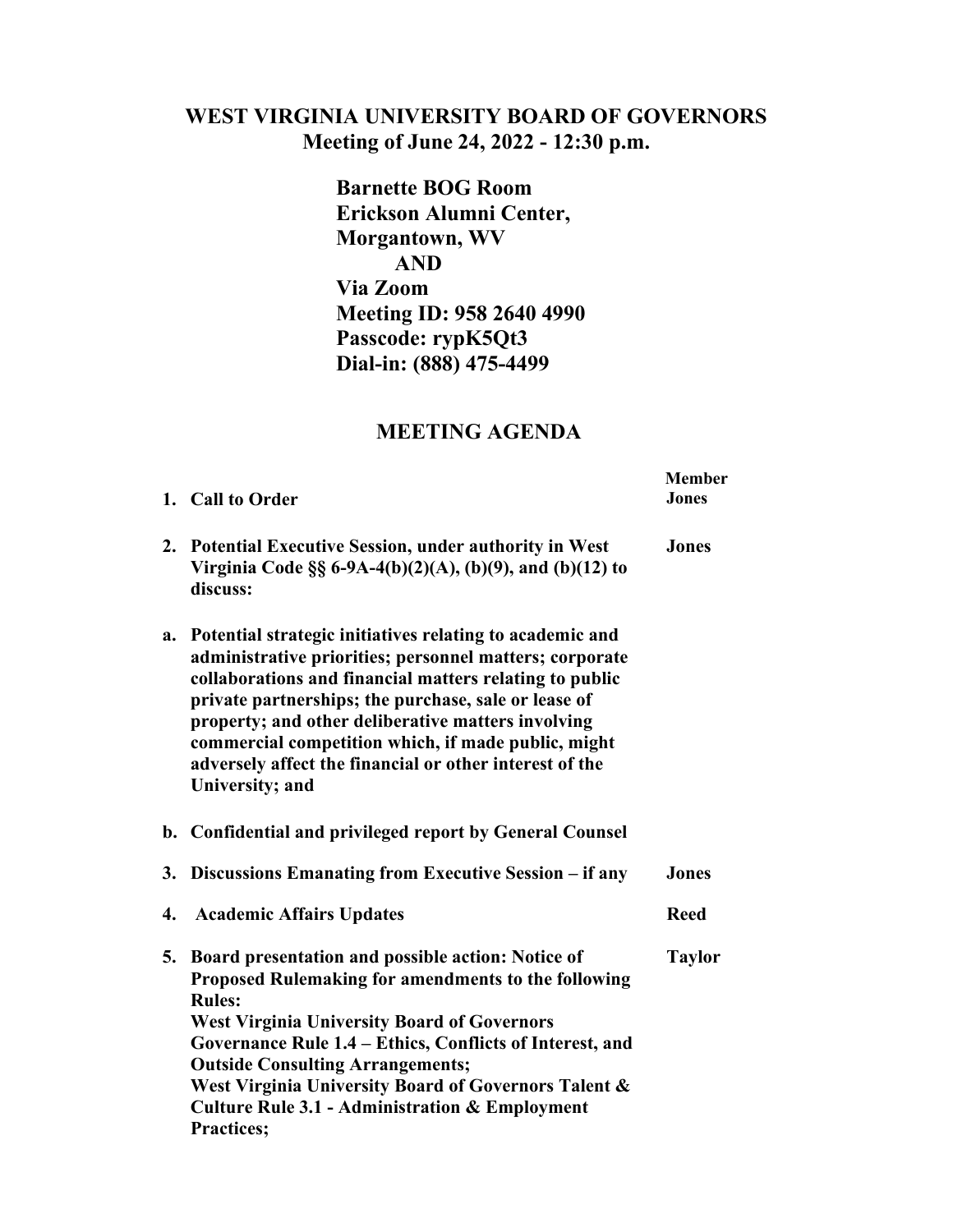**West Virginia University Board of Governors Talent & Culture Rule 3.2 - Affirmative Action and Equal Employment Opportunity; West Virginia University Board of Governors Talent & Culture Rule 3.3 - Classification & Compensation; West Virginia University Board of Governors Talent & Culture Rule 3.4 - Drug and Alcohol Testing for FTA & FMCSA Covered Positions; West Virginia University Board of Governors Talent & Culture Rule 3.5 - Employee Leave; West Virginia University Board of Governors Talent & Culture Rule 3.6 - Holidays; West Virginia University Board of Governors Talent & Culture Rule 3.7 - Annual Increment; West Virginia University Board of Governors Talent & Culture Rule 3.8 - Performance Management; West Virginia University Board of Governors Talent & Culture Rule 3.9 - Reduction in Force; and West Virginia University Board of Governors Finance & Administration Rule 5.8 - Travel**

**6. Approval of minutes for April 22, 2022 Regular Board Meeting** 

## **7. Committee Reports For:**

|    | June 9, 2022 - Nominating Committee Meeting<br>$\bullet$<br>June 24, 2022 - Audit Committee Meeting<br>$\bullet$<br>June 24, 2022 - Academic Affairs and<br>$\bullet$                                                                                                                                                                                            | <b>Becker</b><br><b>Miller</b> |
|----|------------------------------------------------------------------------------------------------------------------------------------------------------------------------------------------------------------------------------------------------------------------------------------------------------------------------------------------------------------------|--------------------------------|
|    | <b>Accreditation Committee Meeting - including:</b><br>A. Approval of Discontinuation of Graduate<br><b>Program: MS in Energy Systems Engineering</b><br>in the Statler College of Engineering and<br><b>Mineral Resources</b>                                                                                                                                   | <b>Harris</b>                  |
|    | • June 24, 2022 - Joint Finance and Facilities and<br><b>Revitalization/Strategic Plans and Initiatives</b><br><b>Committee Meeting - including:</b><br>A. Approval of FY 2022-2023 Tuition and Fees<br>and FY 2023 Budget (includes public<br>presentation by Paula Congelio)<br><b>B.</b> Approval of Operating Agreement for<br><b>Innovation Corporation</b> | Coppoolse                      |
| 8. | <b>President's Report</b>                                                                                                                                                                                                                                                                                                                                        |                                |
| 9. | <b>Information Items (Written Only)</b><br>a. Board Approved Ongoing Capital Projects<br>b. Dissolve the Department of Engineering Technology<br>at WVU Tech and move the programs in<br><b>Construction Management to the Department of Civil</b>                                                                                                               | <b>Alsop</b><br>Gee & Reed     |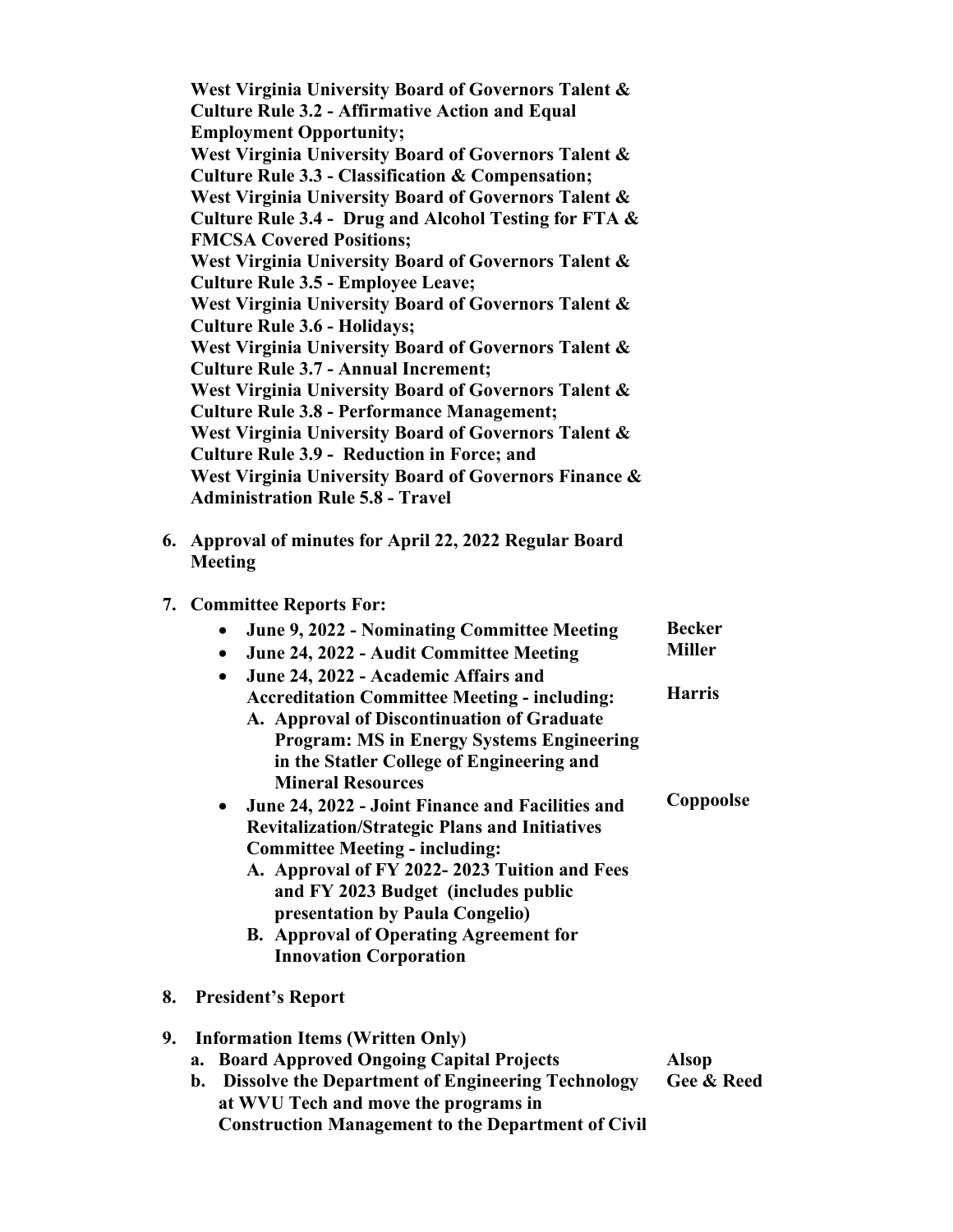|    | <b>Engineering and in Engineering Technology -</b><br><b>Mechanical Emphasis to the Department of</b> |              |
|----|-------------------------------------------------------------------------------------------------------|--------------|
|    | <b>Mechanical Engineering</b>                                                                         |              |
|    | c. Promotion and Tenure Reports                                                                       | Reed & Marsh |
|    | 10. Consent Agenda (for Board Review and Action)                                                      |              |
|    | a. CAC Clay Theatre Lighting Upgrade Phase 2 Budget                                                   | <b>Alsop</b> |
|    | <b>Increase</b>                                                                                       |              |
|    | b. Transfer of Buildings and Property to the City of                                                  | Alsop        |
|    | <b>Montgomery</b>                                                                                     |              |
|    | c. WVU Coworking Facility                                                                             | <b>Alsop</b> |
| d. | <b>Assign a new Classification of Instructional Programs</b>                                          | <b>Reed</b>  |
|    | (CIP) code to the Master of Science (MS) degree in                                                    |              |
|    | Safety Management within the Benjamin M. Statler                                                      |              |
|    | <b>College of Engineering and Mineral Resources</b>                                                   |              |
| e. | <b>Termination of the Master of Science in Energy</b>                                                 | <b>Reed</b>  |
|    | <b>Systems Engineering (MSESE) degree within the</b>                                                  |              |
|    | Benjamin M. Statler College of Engineering and                                                        |              |
|    | <b>Mineral Resources</b>                                                                              |              |
| f. | Termination of the graduate certificate in Computer                                                   | <b>Reed</b>  |
|    | Forensics within the Benjamin M. Statler College of                                                   |              |
|    | <b>Engineering and Mineral Resources</b>                                                              |              |
| g. | <b>Termination of the Doctor of Philosophy (Ph.D.)</b>                                                | <b>Reed</b>  |
|    | degree in Music Education in the College of Creative                                                  |              |
|    | <b>Arts</b>                                                                                           |              |
| h. | <b>Termination of Master of Science (MS) degree in</b>                                                | <b>Reed</b>  |
|    | Design and Merchandising in the Davis College of                                                      |              |
|    | <b>Agriculture, Natural Resources and Design</b>                                                      |              |
| i. | <b>Termination of Master of Fine Arts (MFA) degree</b>                                                | <b>Reed</b>  |
|    | programs in Ceramics; MFA in Graphic Design;                                                          |              |
|    | <b>MFA in Painting; MFA in Photography; MFA in</b>                                                    |              |
|    | Printmaking; MFA in Sculpture, and MFA in Time-                                                       |              |
|    | <b>Based Art in the College of Creative Arts</b>                                                      |              |
| j. | <b>Termination of Master of Arts (MA) degree in</b>                                                   | <b>Reed</b>  |
|    | Spanish in the Eberly College of Arts and Sciences                                                    |              |
|    | k. Termination of the Master of Arts (MA) degree in Art                                               |              |
|    | <b>History in the College of Creative Arts</b>                                                        |              |
| I. | <b>Approval of New Program: BS in Pharmaceuticals and</b>                                             | <b>Reed</b>  |
|    | <b>Healthcare (Potomac State College)</b>                                                             |              |
|    | m. Approval of New Program: BFA in Art and Design in the                                              | <b>Reed</b>  |
|    | <b>College of Creative Arts</b>                                                                       | <b>Reed</b>  |
|    | n. Approval of Undergraduate Program Review<br><b>Recommendations</b>                                 |              |
| 0. | <b>Approval of Graduate Program Review</b>                                                            | <b>Reed</b>  |
|    | <b>Recommendations</b>                                                                                |              |
|    | p. County Extension Appointments                                                                      | <b>Reed</b>  |
|    |                                                                                                       |              |

**11. Other Business and General Discussion** 

**12. Chairman Jones will acknowledge outgoing board members**